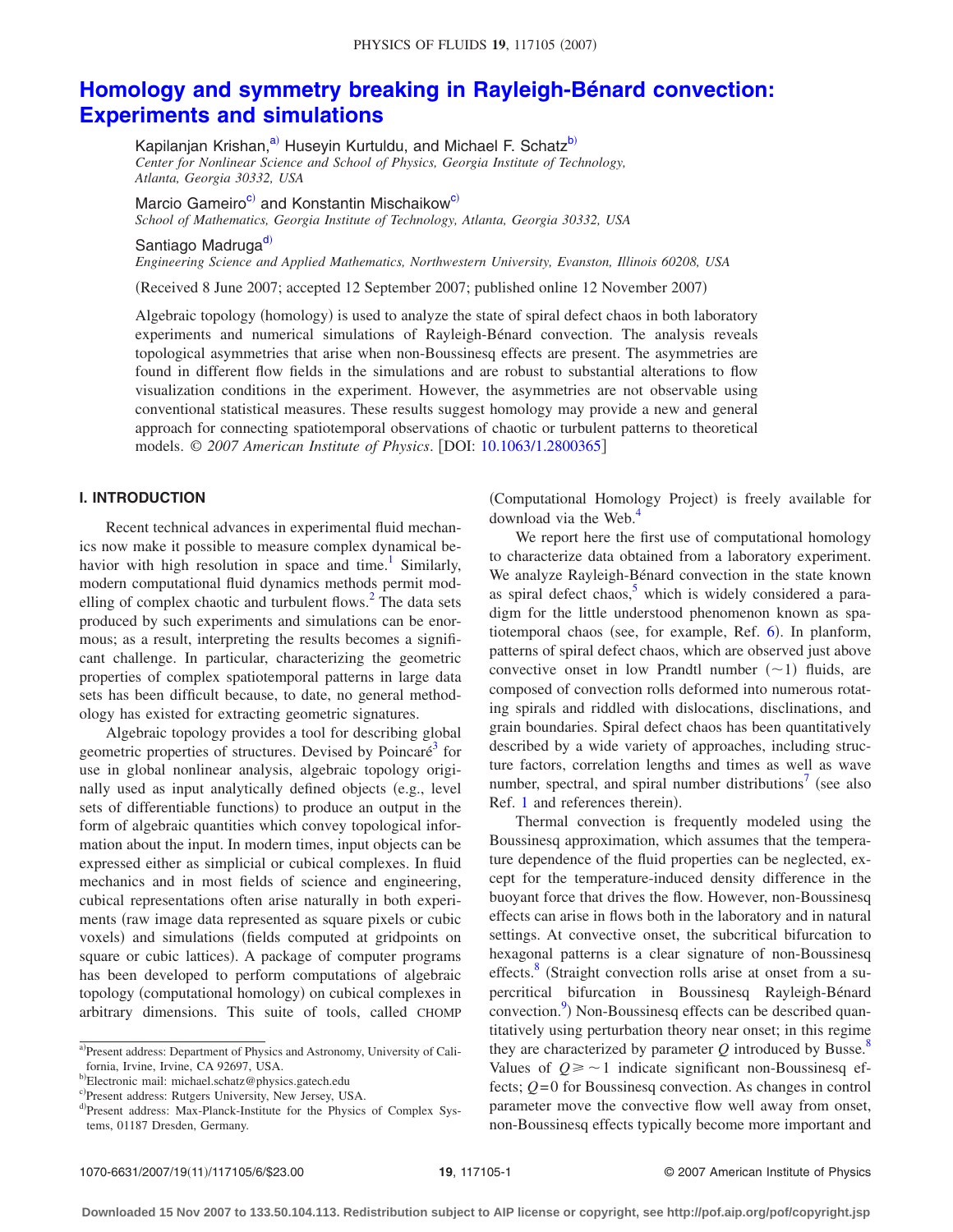<span id="page-1-0"></span>

FIG. 1. (Color online) Images of spiral defect chaos convection are shown from laboratory experiments (a, b) and numerical simulations (c, d). Shadowgraph images from the experiments illustrate the convective flows at (a)  $\epsilon$ =1.0 and (b)  $\epsilon$ =2.5. The midplane temperature field is shown at  $\epsilon$ =1.4 for simulations carried out under (c) Boussinesq  $(Q=0)$  and (d) non-Boussinesq  $(Q=4.5)$  conditions. In all cases, dark regions in the images indicate the hot upflows and bright regions indicate cold downflows in the convective patterns.

are more difficult to characterize theoretically and experimentally.

#### **II. EXPERIMENTAL PROCEDURE**

We measure convective flow in a horizontal layer of compressed (3.2 MPa absolute pressure)  $CO<sub>2</sub>$  gas of depth  $d=0.0690\pm0.0005$  cm. The layer is bounded above by a 5 cm thick sapphire window and below by 1 cm thick goldplated aluminum mirror. The lateral walls are circular, formed out of an annular stack of filter paper sheets 3.80 cm in diameter. An electrical resistive heater is used to heat the bottom mirror to a temperature of  $T<sub>h</sub>$ , and the top window is cooled to a fixed temperature of  $T_c = 21.20 \pm 0.02$  °C by circulating chilled water. When the temperature difference, i.e., -*T*=*Th*−*Tc*, across the gas exceeds a critical temperature difference  $\Delta T_c = 4.0 \pm 0.1$  °C, the onset of fluid motion occurs. The Prandtl number Pr is 0.97. In the experiments, the system control parameter, the reduced Rayleigh number  $\epsilon$  $=(\Delta T - \Delta T_c)/\Delta T_c$ , is increased above onset through a range where spiral defect chaos occurs. The characteristic time scale, the vertical diffusion time  $t<sub>v</sub>$ , is approximately 2 s.

The flows are visualized using the shadowgraph technique.<sup>[1](#page-1-0)0</sup> Time series of shadowgraph images [Figs.  $1(a)$ and  $1(b)$  $1(b)$ ] with a spatial resolution of  $515 \times 650$  pixels are captured under computer control at a rate of 11 Hz using a 12-bit digital camera interfaced to a frame grabber. The images are prepared for analysis by subtracting a background image of the fluid below onset and using digital Fourier filtering to remove high wave number components due to camera spatial noise. The median value of intensity for all pixels in the image is then determined and used as a typical threshold to characterize each pixel as describing either hot upflow or cold downflow in the convection pattern. The resulting time series of thresholded 1-bit images are used for computing homology.

## **III. NUMERICAL SIMULATIONS**

Our direct numerical simulations of the Boussinesq equations employ a pseudospectral code developed by Pesch and co-workers. $\frac{11,12}{1}$  $\frac{11,12}{1}$  $\frac{11,12}{1}$  The code uses Fourier modes in the horizontal direction and appropriate combinations of trigonometric and Chandrasekhar functions that satisfy the top and bottom boundary conditions in the vertical direction.<sup>8</sup> All runs are performed with six vertical modes and  $128 \times 128$ horizontal Fourier modes in a square domain with side length equal to 16 times the pattern wavelength at convective onset. The time step is typically  $\tau_v/500$ . For our analysis, the flows are represented by  $128 \times 128$  $128 \times 128$  images [Figs. 1(c) and 1(d)] of the temperature field or the vertical velocity component. The images are typically stored every  $2\tau_{\nu}$ . The median value of the flow field quantity (temperature or vertical velocity) for each image is determined and used as a threshold to characterize each gridpoint as describing hot upflow or cold downflow. Thus, as in the laboratory experiment, the resulting time series of thresholded 1-bit images are used for computing homology.

In the simulations, we describe non-Boussinesq effects arising from the temperature dependence of material properties by a Taylor expansion truncated at leading order beyond the Boussinesq approximation. The simulations are performed at constant mean temperature  $(T_h + T_c)/2$ ; the expansion is carried out about the mean temperature. In this case, the parameter  $Q$  (see Ref. [8](#page-4-7)) is given by

$$
Q = \sum_{i=0}^{4} \gamma_i^c \mathcal{P}_i, \tag{1}
$$

where the quantities  $\mathcal{P}_i$  are linear functions of Pr<sup>-1</sup>, and the non-Boussinesq coefficients  $\gamma_i^c$  give the difference of the respective fluid properties across the layer at threshold  $(\epsilon = 0)$ . For simulations away from onset ( $\epsilon > 0$ ), the  $\epsilon$  dependence of non-Boussinesq effects is characterized by coefficients  $\gamma_i = \gamma_i^c (1 + \epsilon)$ . (See Ref. [13](#page-5-3) for more details.) In non-Boussinesq simulations, all the  $\gamma_i^c$  are retained, while in the Boussinesq simulations,  $\gamma_i^c$  are set to 0. In all simulations, we fix  $\epsilon = 1.4$  and set Pr=0.8.

## **IV. RESULTS**

Formally, homology is computed for a topological space *X* of *N* dimensions by systematically assigning a sequence of Abelian groups  $H_k(X)$   $(k=0,1,2,\ldots,N-1)$  to *X*. For our purposes, it is sufficient to take  $H_k$  to be products of the integers, i.e.,  $H_k(X) = Z^{\beta_k(X)}$ , where the integer dimensions of the groups  $\beta_k(X) \geq 0$  are also known as the Betti numbers. In this work we focus solely on  $\beta_k(X)$  as the output of the homological analysis; each  $\beta_k(X)$  describes a topological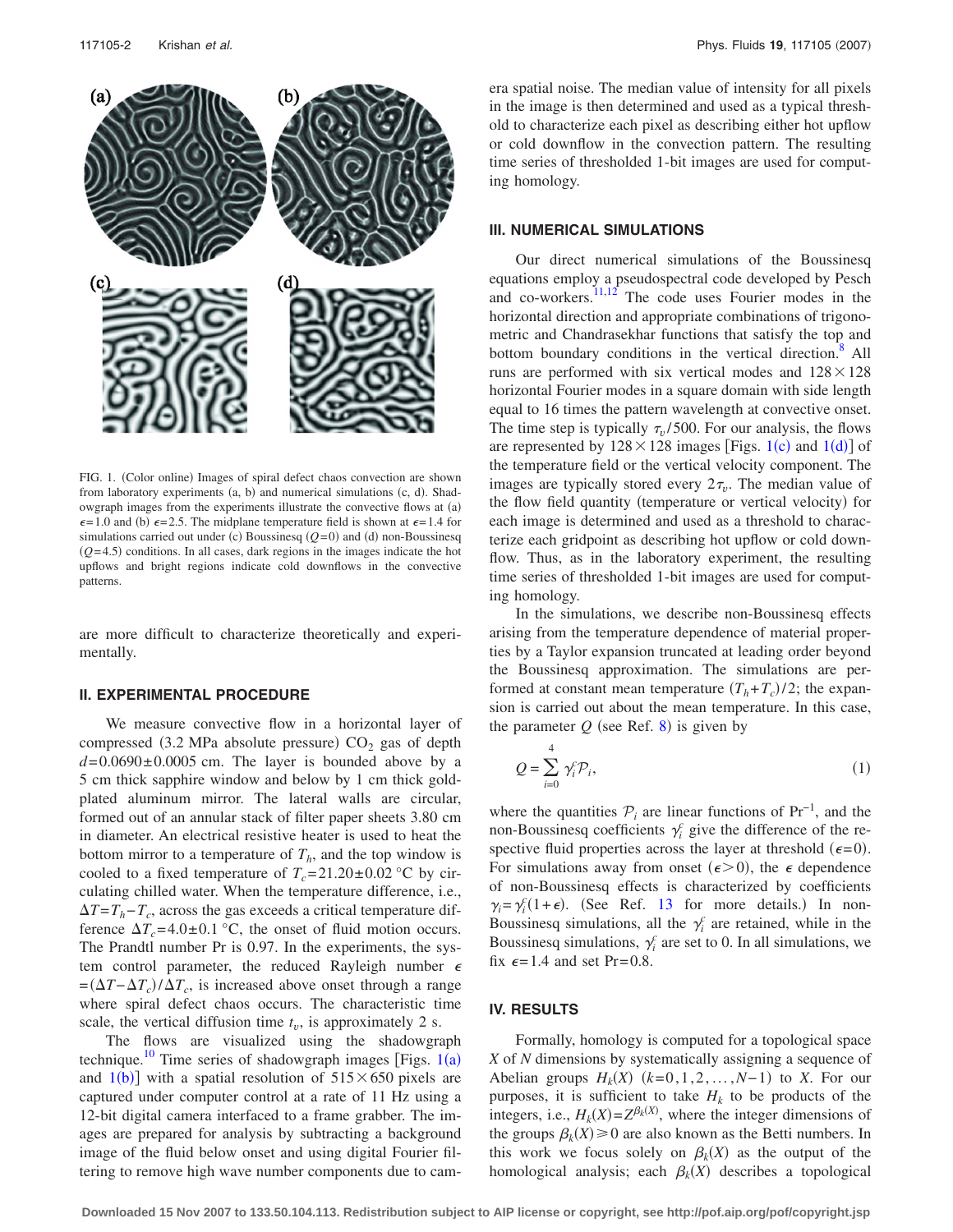<span id="page-2-0"></span>

FIG. 2. (Color) Computation of the homology for the experimental data in Fig.  $1(b)$  $1(b)$  yields a sequence of Betti numbers  $\beta$ , which can be readily interpreted visually. The number of distinct components is indicated by the zeroth Betti number for cold downflows (a)  $\beta_{0c}$ =49 and for hot upflows (b)  $\beta_{0h}$ =24. (Different colors are used in (a) and (b) to distinguish a given component from its nearest neighbors.) The number of holes is given by the first Betti number for cold downflows (c)  $\beta_{1c}=2$  and for hot upflows (d)  $\beta_{1h}$ =20. (Each hole is colored red in (c) and (d).)

property of *X*. Thus, the net result of this analysis is the characterization of *X* by a set of *N* non-negative integers. (See Ref. [4](#page-4-3) for more details.)

From each 1-bit image in time series from either experiments or simulations, two distinct, topological spaces are obtained:  $X_h$ , where the hot upflow pixels have a nonzero value, and  $X_c$ , where the cold downflow pixels have a nonzero value.  $X_c$  and  $X_h$ , which are two-dimensional, are input, in turn, into the homology codes, which subsequently output two Betti numbers for each space:  $\beta_{0h}$ ,  $\beta_{1h}$  for the hot upflows, and  $\beta_{0c}$ ,  $\beta_{1c}$  for the cold downflows.  $\beta_{0h}$  ( $\beta_{0c}$ ) counts the number of distinct components; i.e., the number of regions of hot upflow (cold downflow) that are separated from similar regions in a given pattern  $X_h$   $(X_c)$  [Figs. [2](#page-2-0)(a) and  $2(b)$  $2(b)$ ].  $\beta_{1h}$  ( $\beta_{1c}$ ) counts the number of holes in the hot upflows (cold downflows) in a given pattern  $X_h$   $(X_c)$  [Fig. [2](#page-2-0)(c) and  $2(d)$  $2(d)$ ]. With the package CHOMP, computing the homology of  $X_c$  and  $X_h$  corresponding to each image takes about 1 s on a 2.2 Ghz CPU.

Figure [2](#page-2-0) shows a striking result: in the experiments, hot upflows are topologically quite distinct from cold downflows. Specifically, there are more cold downflow components than hot upflow components ( $\beta_{0c} > \beta_{0h}$ ). Moreover, the hot upflow regions contain more holes than the cold downflow regions  $(\beta_{1h} > \beta_{1c})$ . This distinction is not revealed using standard statistical measures of the pattern. For example, the mean area occupied by upflow is equal to that occupied by downflow by construction (when the threshold is set to the median pixel intensity in the original image.) Wave number distributions obtained from Fourier analysis of  $X_h$  and  $X_c$ show no discernible differences.

These measurements of topology are robust to variations in the choice of threshold. The choice of the median pixel intensity as the threshold to separate upflows from downflows is physically well-motivated but somewhat arbitrary. In practice, any reasonable choice yields similar results. For example, for  $X_h$  and  $X_c$  in Fig. [2,](#page-2-0) choosing the mean pixel intensity (which is larger than the median intensity by approximately 5% of full scale) as the threshold yields nearly identical Betti numbers:  $\beta_{0h} = 22$ ,  $\beta_{0c} = 53$ ,  $\beta_{1h} = 23$ , and  $\beta_{1c}$ =3.

Time series of the Betti numbers exhibit fluctuations about well-defined time-average values (Fig. [3](#page-2-1)). The fluctuations are primarily a global signature of the complex spatiotemporal behavior of spiral defect chaos. Mean flow induced by curvature in the roll pattern leads to regions of local compression or dilatation throughout the pattern. Compression often leads to merging of neighboring rolls, while the dilatation results in the formation of a new rolls in the pattern; these processes are closely related to secondary in-stability mechanisms for ideal straight rolls.<sup>1,[8](#page-4-7)</sup> These local events drive further changes in pattern curvature, thereby leading to a continually evolving pattern with fluctuating topology. The Betti numbers are a global measure of the topological changes, and therefore, are dependent on the local processes, for which theories of defect dynamics have been proposed.<sup>14</sup> How Betti numbers are related to defect dynamics remains an open question; for our purposes, we focus on the time-average values of the Betti numbers  $(\vec{\beta}_{0h}, \vec{\beta}_{1h}, \vec{\beta}_{0c}, \vec{\beta}_{1c})$ , which we find to be stationary for fixed  $\epsilon$ .

The measurements of  $\bar{\beta}$  are robust with respect to flow visualization conditions. It is well known that shadowgraphy can introduce significant nonlinearities and image artifacts (e.g., caustics); the strength of these effects depend on the effective optical distance  $z_1$  of the shadowgraph system.<sup>10</sup>

<span id="page-2-1"></span>

FIG. 3. Time series of (a) the zeroth Betti numbers  $\beta_{0h}$  (open circles) and  $\beta_{0c}$  (filled circles), and (b) the first Betti numbers  $\beta_{1h}$  (open diamonds) and  $\beta_{1c}$  (filled diamonds) are obtained from laboratory experiments at  $\epsilon = 2.5$ . Time is scaled by  $t<sub>v</sub>$ ; the time interval between samples is  $t_v/2$ .

**Downloaded 15 Nov 2007 to 133.50.104.113. Redistribution subject to AIP license or copyright, see http://pof.aip.org/pof/copyright.jsp**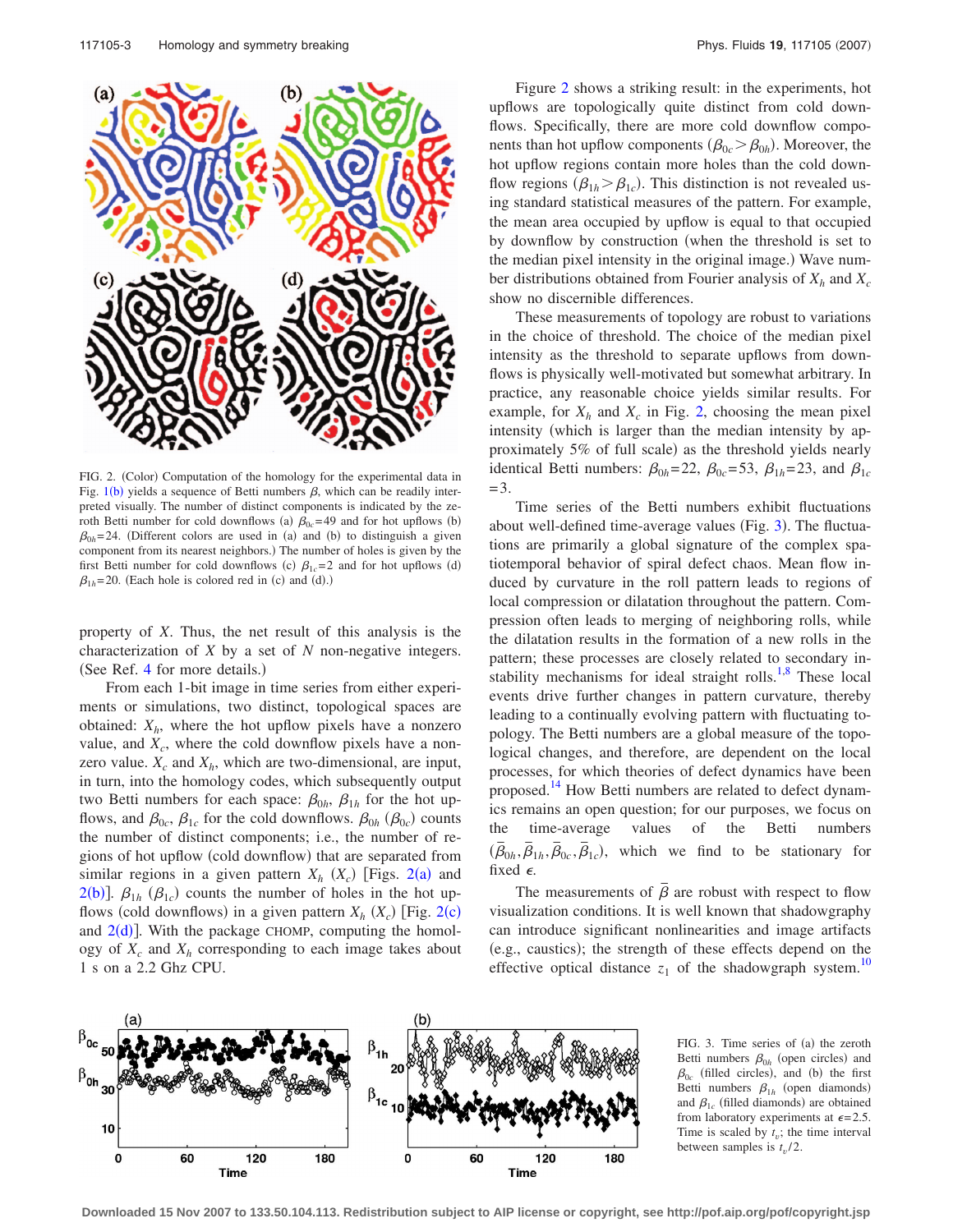<span id="page-3-0"></span>

FIG. 4. The mean Betti numbers are plotted as a function of the effective optical distance  $z_1$  of the shadowgraph system in laboratory experiments performed at  $\epsilon \approx 2$ . For each data point, the median pixel intensity of the raw shadowgraph images was used as the threshold for the homology analysis.

We have checked for possible sensitivity to shadowgraphy visualization by conducting a series of experiments where the conditions of the convective flow were fixed and image time series were captured for different values of  $z_1$ . Figure [4](#page-3-0) shows that the mean Betti number changes only slightly as  $z_1$ is varied over nearly an order of magnitude. Additional experimental data (not shown) demonstrate that a change of sign in  $z_1$  [which changes hot upflows (cold downflows) from bright (dark) to dark (bright)] does not affect the determination of  $\overline{\beta}$ .

The differences between the mean Betti numbers for hot upflows  $\overline{\beta}_{0h}$ ,  $\overline{\beta}_{1h}$  and for cold downflows  $\overline{\beta}_{0c}$ ,  $\overline{\beta}_{1c}$  become more substantial as  $\epsilon$  increased above convective onset (Fig. [5](#page-3-1)). For  $\epsilon$  < 2.0, the mean numbers of components and holes

<span id="page-3-1"></span>

FIG. 5. The mean zeroth Betti numbers  $\bar{\beta}_{0h}$  (open circles) and  $\bar{\beta}_{0c}$  (filled circles), and first Betti numbers  $\bar{\beta}_{1h}$  (open diamonds) and  $\bar{\beta}_{1c}$  (filled diamonds) are shown as a function of  $\epsilon$  for data from laboratory experiments. Each data point is obtained by averaging the Betti numbers from analysis of 18 000 images corresponding to an observation time of approximately  $1800 t_{\dots}$ 

are roughly equal for both upflows and downflows. Moreover, the number of holes in downflows/upflows is effectively zero for  $\epsilon < 0.7$ , where the patterns consist essentially of straight rolls. Near the onset of spiral defect chaos (at approximately  $\epsilon = 0.7$  in our experiment, the number of holes for upflows/downflows becomes nonzero. For  $\epsilon > 2.0$ , the difference in the average component number grows significantly as both the number of cold components grows and the number of hot components shrinks. The behavior in the number of holes is somewhat different; for  $\epsilon < 2.0$ , the number of holes increases significantly in the hot upflows but decreases only weakly for the cold downflows.

<span id="page-3-2"></span>

FIG. 6. Time series of the zeroth Betti numbers  $\beta_{0h}$  (open circles) and  $\beta_{0c}$ (filled circles), and the first Betti numbers  $\beta_{1h}$  (open diamonds) and  $\beta_{1c}$ (filled diamonds) are obtained from numerical simulations at  $\epsilon$ =1.4. The midplane temperature field from Boussinesq simulations is used to obtain time series of (a)  $\beta_{0h}$ ,  $\beta_{0c}$  and (b)  $\beta_{1h}$ ,  $\beta_{1c}$ . The midplane temperature field from non-Boussinesq simulations is used to obtain time series of (c)  $\beta_{0h}$ ,  $\beta_{0c}$  and (d)  $\beta_{1h}$ ,  $\beta_{1c}$ . The vertical velocity component at *z*=−0.25 from non-Boussinesq simulations is used to obtain time series of (e)  $\beta_{0h}$ ,  $\beta_{0c}$  and (f)  $\beta_{1h}$ ,  $\beta_{1c}$ . (The midplane is located at  $z=0$  and the bottom boundary is located at  $z = -0.5$ .) Time is scaled by  $t_v$ .

**Downloaded 15 Nov 2007 to 133.50.104.113. Redistribution subject to AIP license or copyright, see http://pof.aip.org/pof/copyright.jsp**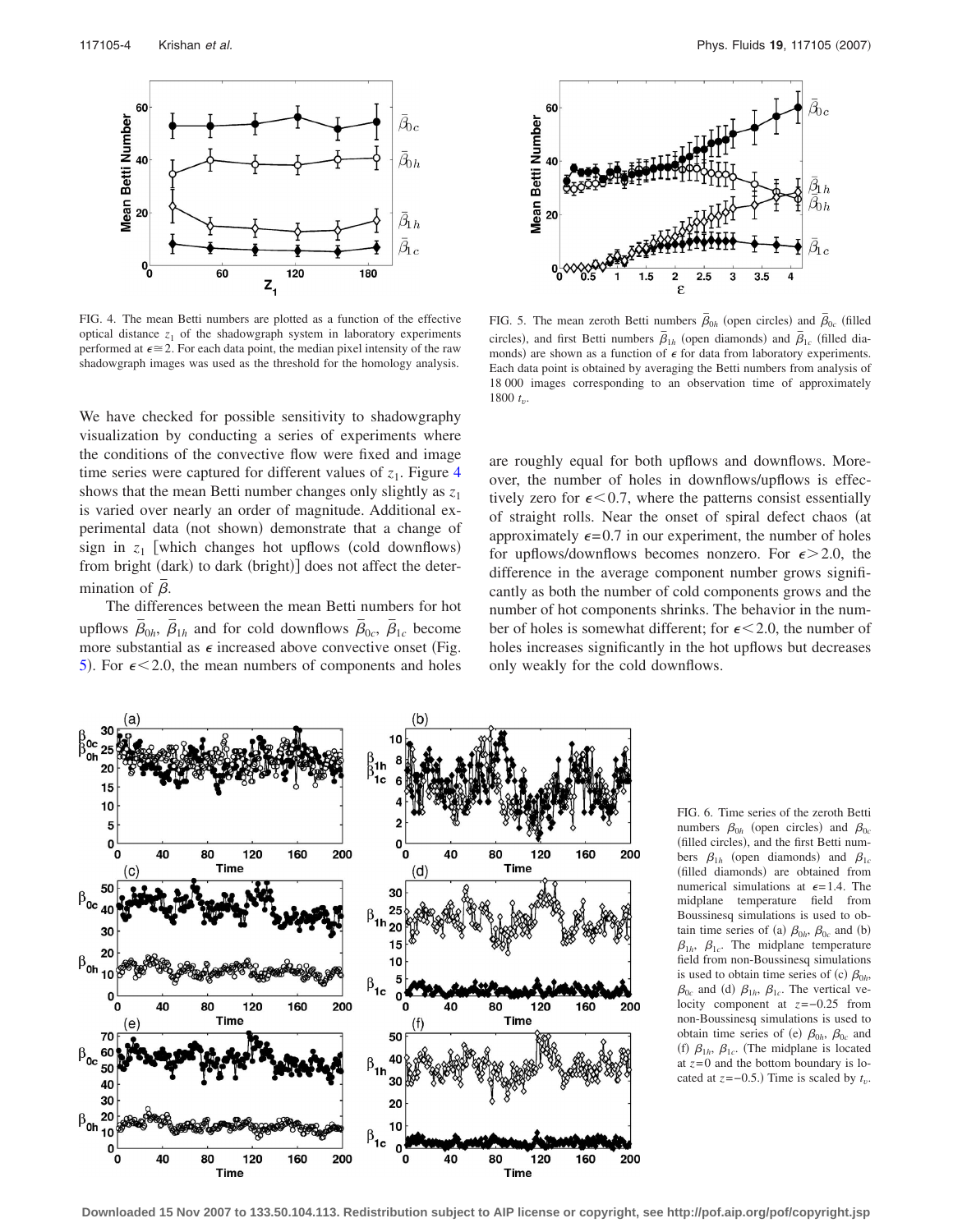These experimental observations, taken as a whole, suggest the observed asymmetries in the Betti numbers may be due to the breakdown of the Boussinesq approximation (and corresponding breaking of the Boussinesq symmetry). To check this hypothesis, we conducted two simulations under identical conditions except one simulation was Boussinesq  $(Q=0)$  and the other simulation was non-Boussinesq  $(Q$ =4.5). The Betti number time series for the Boussinesq simulation shows little distinction in the Betti numbers [Figs.  $6(a)$  $6(a)$ and  $6(b)$  $6(b)$ ]. By contrast, examination of the same field variable in non-Boussinesq simulation [Figs.  $6(c)$  $6(c)$  an[d](#page-3-2)  $6(d)$ ] shows distinct differences in the Betti numbers that are qualitatively in agreement with the experimental observations.

Different flow fields extracted from the simulation exhibit similar qualitative behavior in the time-averaged Betti numbers [Figs.  $6(c) - 6(f)$  $6(c) - 6(f)$ ]. We examined both the temperature field and the vertical velocity components sampled at the vertical positions  $z=0$  (the midplane of the convection cell), *z*=−0.25 and *z*=+0.25. (The top and bottom boundaries are located at  $z=+0.5$  and  $z=-0.5$ , respectively.) The quantitative values for the time-averaged Betti numbers differ weakly between different projections of the convective flow. However, every projection exhibits the same qualitative result; namely, in a given projection of Boussinesq convection, the time-averaged Betti numbers for hot upflows and cold downflows are the same, while each projection of non-Boussinesq exhibits the same Betti number asymmetries.

#### **V. CONCLUSIONS**

We conclude that the breakdown of the Boussinesq approximation can be readily observed in data from convection experiments and simulations by analyzing the topology using computational homology. It might be argued the use of homology constitutes an "excessive use of force" for the twodimensional patterns analyzed here since the counting of features such as components and holes could be accomplished by other means. Nevertheless, these upflow/downflow topological asymmetries, which had remained unnoticed despite decades of experimental study of convective flows, were uncovered by a systematic analysis suggested by the homology formalism. Moreover, the homology analysis outlined here can be readily extended to higher dimensions where less sophisticated approaches will likely fail. For example, threedimensional complexes can be formed from the image data used here by creating "time-blocks" of data with two spatial dimensions and one time dimension; such data are expected to contain new topological features that capture dynamical information.<sup>15</sup>

Our results are consistent with well-known symmetries/ asymmetries of convective flows that arise at onset. Physically, non-Boussinesq effects at onset are commonly associated with the temperature dependence of the fluid's physical properties.<sup>8</sup> In particular, for convection in gases considered here, the kinematic viscosity typically increases with increasing temperature; this particular temperature dependence leads to stable flow at onset in the form of "down-hexagons," which have cold downflow in the center of each hexagon. The zeroth Betti numbers of a pattern containing *M* hexagonal convection cells in an ordered array can be easily determined. In gas convection, the cold downflow at the center of each hexagon will be isolated for all other cold downflows, yielding  $\beta_{0c} = M$ , while the hot upflows around the edges of all hexagons will be connected, yielding  $\beta_{0h}=1$ . This Betti number asymmetry  $(\beta_{0c} > \beta_{0h})$  is consistent with the results for our non-Boussinesq experiments and simulations far from onset, where the temperature-dependent variation of fluid properties is of larger magnitude but has the same "sign" as the variations near onset. Based on these considerations, we conjecture that a homological analysis of farfrom-onset non-Boussinesq flows in typical liquids (e.g., water) should exhibit the Betti number asymmetry  $\beta_{0h} > \beta_{0c}$ , since this asymmetry would be consistent with the typical appearance of "up-hexagons" at onset of non-Boussinesq convection in such fluids. (The physical origin up-hexagons in liquids can be traced to the typical temperature dependence of the kinematic viscosity, which usually decreases with increasing temperature.)

Our results suggest that computational homology might be a useful tool in a wide variety of cases in fluid dynamics. For example, in the atmospheric sciences, where extensive use is made of the Boussinesq approximation, homological analysis may provide new ways to characterize atmospheric data. The use of homology need not be limited to convection; this approach may be applied in any fluid flow where quantitative characterization of complex data is needed.

### **ACKNOWLEDGMENTS**

We thank G. Ahlers, G. Gunaratne, B. Kalies, and H. Riecke for their helpful comments about this work; we also thank W. Pesch for generously providing the code used for numerical work presented in this paper. This work was supported by DARPA (K.M. and M.G.), the Department of Energy under Grant No. 97891, and the National Science Foundation under Grant Nos. DMS-0107396 (K.M. and M.G.), CTS-0201610 (M.F.S. and K.K.), DMS-0443827 (K.M.), ATM-0434193 (M.F.S. and H.K.), and DMS-0511115 (K.M.). In addition, M.G. acknowledges the support of a CAPES (Brazil) fellowship, and S.M. acknowledges EU support under Grant No. MRTN-CT-2004-005728.

<span id="page-4-1"></span><span id="page-4-0"></span><sup>&</sup>lt;sup>1</sup>E. Bodenschatz, W. Pesch, and G. Ahlers, "Recent developments in Rayleigh-Bénard convection," Annu. Rev. Fluid Mech. **32**, 709 (2000).<br><sup>2</sup>G, Kayshara and S. Kida. "Periodia motion ambadded in plane Court.  ${}^{2}$ G. Kawahara and S. Kida, "Periodic motion embedded in plane Couette turbulence: regeneration cycle and burst," J. Fluid Mech.  $449, 291$  (2001).

<span id="page-4-2"></span><sup>&</sup>lt;sup>3</sup>H. Poincaré, "Analysis situs," J. Ec. Polytech. (Paris) 1, 1 (1895).<br><sup>4</sup>T. Keazunski, K. Mischaikow, and M. Mrozek, Computational box

<span id="page-4-3"></span>T. Kaczynski, K. Mischaikow, and M. Mrozek, *Computational homology,* Applied Mathematical Sciences (Springer-Verlag, New York, 2004), Vol. 157.

<span id="page-4-4"></span><sup>5</sup> S. W. Morris, E. Bodenschatz, D. S. Cannell, and G. Ahlers, "Spiral defect chaos in large aspect ratio Rayleigh-Bénard convection," Phys. Rev. Lett. **71**, 2026 (1993).

<span id="page-4-5"></span>J. P. Gollub, "Pattern-formation: Spirals and chaos," Nature **367**, 318  $(1994)$ . <sup>7</sup> H. Riecke and S. Madruga, "Geometric diagnostics of complex patterns:

<span id="page-4-6"></span>Spiral defect chaos," Chaos  $\frac{16}{16}$ , 013125 (2006).

<span id="page-4-7"></span><sup>&</sup>lt;sup>8</sup>F. H. Busse, "The stability of finite amplitude cellular convection and its relation to an extremum principle," J. Fluid Mech. **30**, 625 (1967).

<span id="page-4-8"></span><sup>&</sup>lt;sup>9</sup>A. Schlüter, D. Lortz, and F. H. Busse, "On the stability of steady finite amplitude convection," J. Fluid Mech. 23, 129 (1965).